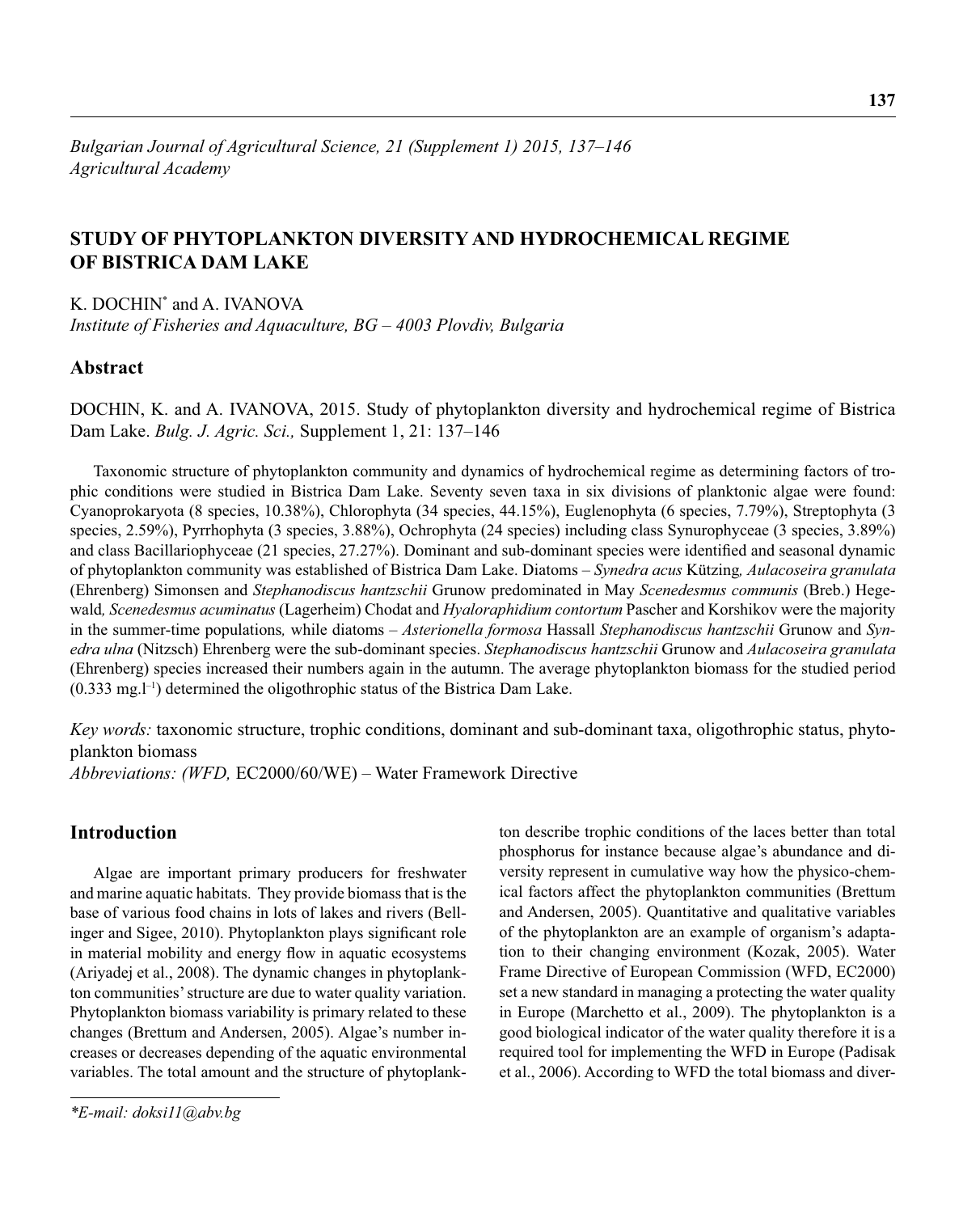sity of the phytoplankton are the basic parameters for evaluation of the waters' ecological status and they have been applied in many countries (Padisak et al., 2006; Mischke et al., 2008). Knowing of the phytoplankton diversity and the abundance of the species is the key for optimal managing and exploitation of the various water recourses (Salmaso, 2002). According to Ramirez et al. (2000) the phytoplankton community in every ecosystem is represented of groups and specific forms and their diversity, abundance of the species and alignment depends of their adaptation to biotic and abiotic variables of the ecosystem.

The trophic changes of the lakes could be identified by studying the structure and the diversity of plankton communities and furthermore supported from recording the most important phisico-chemical factors of the water (Margaritora et al., 2005). The phytoplankton possesses a good ecological plasticity and it is widely applied in the monitoring programs of the trophic status of the marine and oceanic ecosystems as well as of the rivers, natural and artificial reservoirs. It is a key tool for evaluation of the waters' status and quality as regulated in European WFD (2000/60/EC, WFD). The objective of the research presented was to study the changes in the diversity and the structure of the phytoplankton community along with the dynamic of the hydro-chemical environment of the Bistrica Dam Lake.

### **Materials and Methods**

#### *Phytoplankton community*

The present research was conducted from May to October in 2012. Nineteen samples at the depth of 0–0.5 m were collected from five stations along the whole water area of Bistrica Dam Lake. Water samples then were collected in 1000 ml water sampler. They were preserved in formalin of concentration up to 4 per cent. Quantitative analysis of the phytoplankton was performed using sampling camera of "Burker" by method of (Laugaste, 1974). The abundance of the species of the phytoplankton was defined simultaneously in conservative and non-conservative samples using light microscope "Carl Zeiss Axioscope 2 plus" of 200x and 400x total amplification. The volume of the species which biomass was missing in the tables was estimated using special coefficient. The number was recorded individually (by cell, filament and colony). The density was expressed as number of cells per litter  $(x 10^{-6} \text{ cells.}1^{-1})$ . The biomass of certain species was calculated using relevant geometrical equations and was expressed in mg. $l^{-1}$  (Deisinger, 1984). The phytoplankton biomass was estimated on the basis of tables with the standard weight of the phytoplankton organisms (Laugaste, 1974; Fedorov, 1979 and Rott, 1983). The

diatoms (Bacillariophyceae) were defined without special treatment. The textbook of (Cox, 1996) was used to identify the species.

#### *Physico-chemical factors*

The water samples were collected using standard methods and according the Bulgarian regulations and European regalements (EU Water Framework Directive 2000/60/ЕС). The water status was defined by analysis of the following parameters:

*Water temperature* (Т, *°*С) – measured by thermometric method using microprocessor oximeter WTW 315/SET (BDS 17.1.4.01-77). Measurements in situ were recorded at the water surface by oximeter WTW Oxi 1970 i;

*Dissolved oxygen*, mg.<sup> $1-1$ </sup> – by electrochemical method using microprocessor oximeter WTW 315/SET (BDS EN 25814-2002). Measured in situ along with water temperature at the water surface by WTW Oxi 1970 i;

*Hydrogen parameter, pH* determination – by electrometrical method, using рН-meter WTW 315/SET (BDS 3424- 81, ISO 10523, 1994);

*Total nitrogen* – estimated as a sum of ammonium nitrogen and nitrate nitrogen in the water;

*Orthophosphates P-PO<sub>4</sub>*, mg.l<sup>-1</sup> – by spectrophotometer (BDS EN ISO 6878-1:2004). The method is based on spectrophotometric at  $\lambda$  690 nm determination of blue-colored compound derived from the reaction of phosphate ions in ammonium molybdate and stannous chloride solution.

#### *Geographical and hydrological characteristic of Bistrica Dam Lake*

Bistrica Dam Lake is located at 31 km northwest from Sofia and 9 km from Slivnica, near the land of Kostinbrod municipally, next to the village of Bezden (Figure 1). It is a karst area with over 20 karst springs. The climate is continen-



**Fig. 1. Satellite image of Bistrica Dam Lake**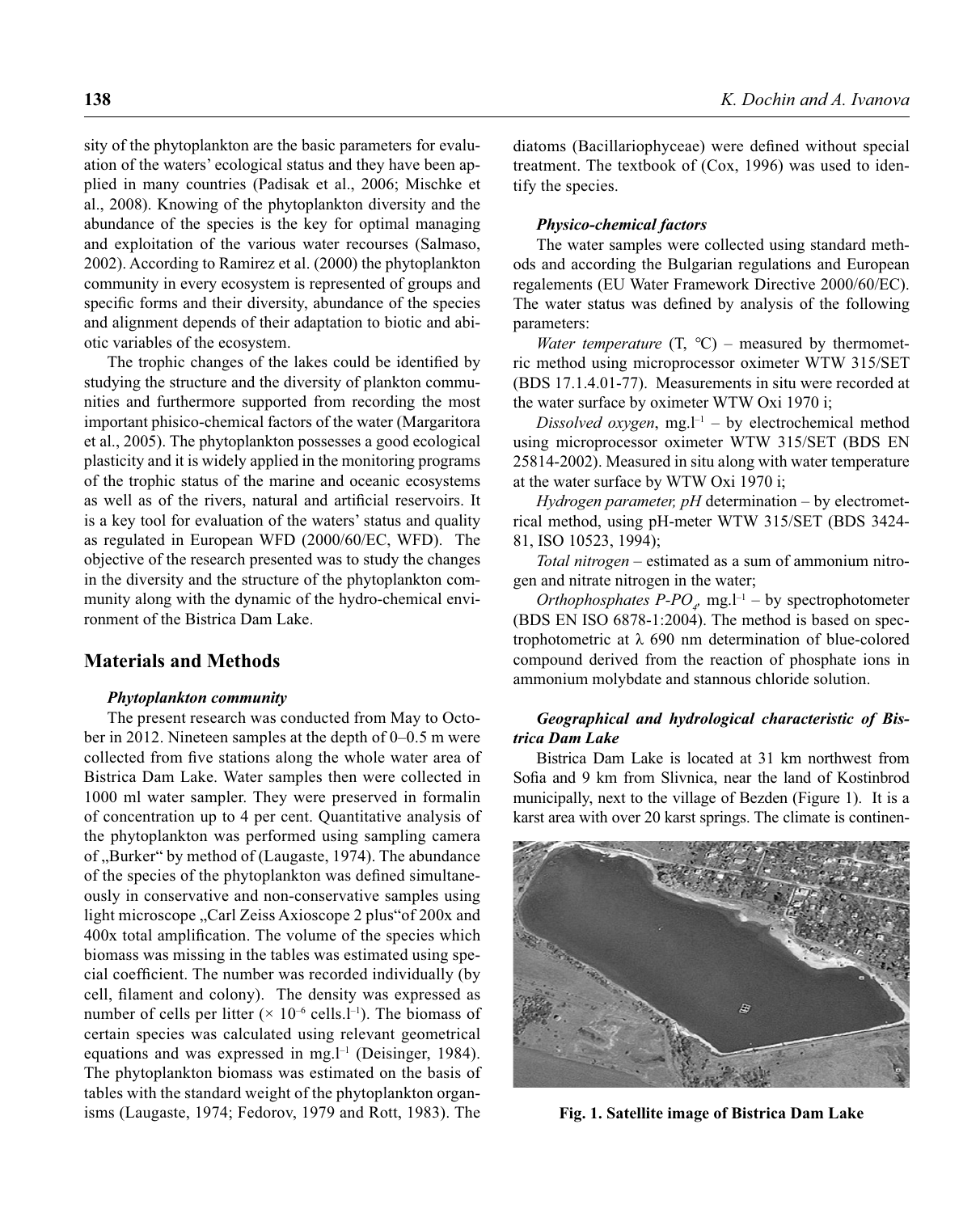#### **Table 1**

## **Geographical and morphometrical characteristics of Bistrica Dam Lake**

| Latitude          | $42^{\circ}52'49''$ N |
|-------------------|-----------------------|
| Longitude         | 23°5'42" E            |
| Altitude, m       | 589                   |
| Maximum length, m | $80 - 100$            |
| Average width, m  | $30 - 40$             |
| Maximum depth, m  |                       |
| Tributary         | Karstric springs      |

tal with hot summer, cool winter and low average amount of the rainfalls. The average month rainfalls and temperatures in May, June, August and October were as followed: (78.73 mm, 15°C; 4.05 mm, 22°C; 42.67 mm, 23°C; 29.72 mm, 14°C). Land relief is hilly and plain with average altitude of 700 m above the sea. Bistrica Dam-lake is located in semi-mountain area with geographical coordinates: 42°52′49″ N and 23°5′42″ Е, and elevation of 589 m; its total area reaches up to 204 da, and its maximum depth is about 4 m (Table 1). The reservoir is supplied by several karst springs with water debit of  $70 \text{ Ls}^{-1}$ . A fish farm is established in its area for warm-water fish species – carp (*Cyprinus carpio*), grass carp (*Ctenopharyngodon idella*), northern pike (*Esox lucius*), silver carp (*Hypophthalmichthys molitrix*) and bighead carp (*Hypophthalmichthys nobilis*). There are also crucian carp (*Carassius carassius*), perch (*Perca fluviatilis*), common roach (*Rutilus rutilus*) and common rudd (*Scardinius erythropthalmus*) in this reservoir.

### **Results**

### *Hydrochemical variables of the water of Bistrica Dam Lake*

Mean seasonal temperature of the water of the studied stations varied from 20.4°С to 21.3°С, with maximum recorded in August (25.1°С) and minimum in October (16.6°С). The рН was determined at the range of 7.98–8.15 units, where 8.46 was the maximum and 7.67 – the minimum value recorded. The recorded level of dissolved oxygen were optimal during the studied season (8.3 mg.l<sup>-1</sup> – 13.7 mg.l<sup>-1</sup>), and mean seasonal levels are from 9.9 to 10.6 mg.l<sup>-1</sup> (Table 2). Mean seasonal values of total oxygen residues varied from  $3.06 \text{ mg}$ .<sup>1-1</sup> to  $3.22 \text{ mg}$ . and were in optimal ranges for this parameter  $(2 \text{ mg}, l^{-1})$ , having dynamic levels as the nitrate nitrogen since their comparative share of the total nitrogen (TN) is limited (Table 2). Phosphorus amount of the studied stations ranged from 0.08 mg.<sup>1-1</sup> to 1.02 mg.<sup>1-1</sup>, having meant seasonal levels from 0.40 mg.<sup>1-1</sup> (station 1) to 0.55 mg.<sup>1-1</sup> (station 3, Table 2).

#### *Taxonomic structure of the phytoplankton communities*

Analysis of the phytoplankton diversity of Bistrica Damlake included 19 water samples from 5 stations. Seventy seven taxa from 6 division were identified: Cyanoprokaryota (8), Chlorophyta (34), Euglenophyta (6), Streptophyta (2), Pyrrhophyta (3), and division Ochrophyta (24) included classes Synurophyceae (3) and Bacillariophyceae (21 taxa) (Table 3). The percentage distribution of phytoplankton communities in the Bistrica Dam-lake by divisions was as follows: Cyanoprokaryota (10.38%), Chlorophyta (44.15%), Euglenophyta (7.79%), Streptophyta (2.59%), Pyrrhophyta (3.88%), Synurophyceae (3.89%) and Bacillariophyceae (27.27%) (Figure 2). Green algae (Chlorophyta), diatoms (Bacillariophyceae) and Cyanoprokaryota were of the richest abundance of species (Figure 2). Twenty one taxa of 4 division of plankton algae were identified in May 2012 in Bistrica Dam-lake as



**Fig. 2. Distribution of phytoplankton in Bistrica Dam Lake (2012)**

#### **Table 2**

**Average seasonal values of physico-chemical parameters of water in Bistrica Dam Lake**

| Parameter                        | Measure         | Station 1 | Station 2 | Station 3 | Station 4 | Station 5 |
|----------------------------------|-----------------|-----------|-----------|-----------|-----------|-----------|
| Water temperature $(T^{\circ}C)$ | $\rm ^{\circ}C$ |           | 20.8      | 20.4      | 21.3      | 13        |
| (hH)                             |                 | 7.98      | 8.07      | 8.09      | 8.15      | 7.77      |
| Dissolved oxygen $(O_2)$         | $mg.l^{-1}$     | 9.9       | 10.2      | 10.2      | 10.6      | 9.9       |
| Total nitrogen (TN)              | $mg.l^{-1}$     | 3.06      | 3.09      | 3.22      | 3.17      | 10.56     |
| Phosphates $(PO3-)$              | $mg.l^{-1}$     | 0.4       | 0.5       | 0.55      | 0.51      | 0.42      |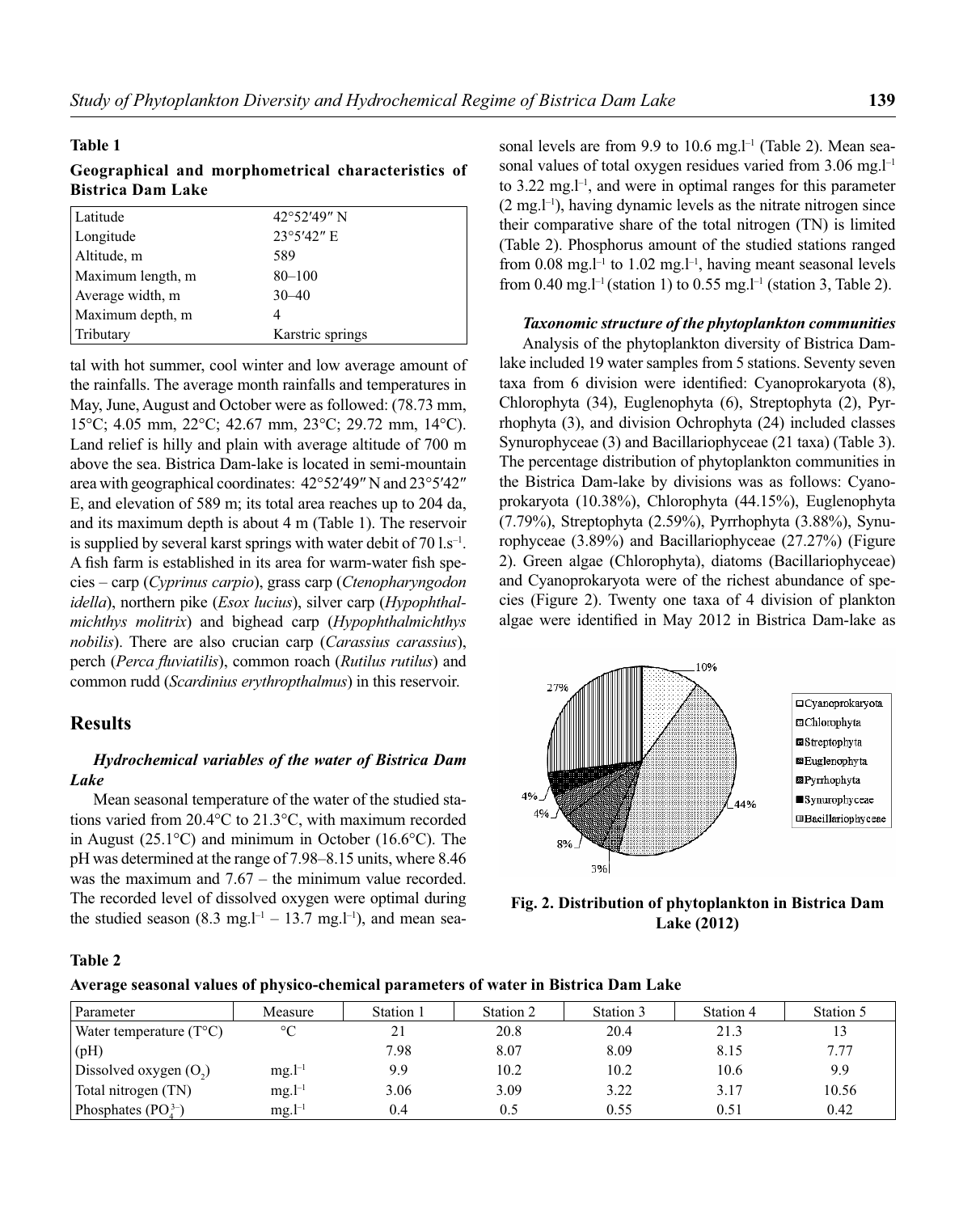## **Table 3**

## **Taxonomic composition of phytoplankton in Bistrica Dam Lake**

| Taxa                                                                  | Month       |        |                    |                |
|-----------------------------------------------------------------------|-------------|--------|--------------------|----------------|
|                                                                       | $\mathbf V$ | VI     | <b>VIII</b>        | $\mathbf X$    |
| Cyanoprokaryota                                                       |             |        |                    |                |
| Aphanocapsa sp.                                                       |             |        | $^{+}$             | $^{+}$         |
| Chroococcus limneticus Lemmermann                                     | $^{+}$      |        |                    |                |
| Coelosphaerium sp.                                                    |             |        | $^{+}$             |                |
| Merismopedia glauca (Ehrenberg) Kützing                               |             |        |                    | $^{+}$         |
| Micricystis aeroginosa (Kützing) Kützing                              |             | $^{+}$ | $^{+}$             |                |
| Oscilatoria limosa C.Agardh ex Gomont                                 |             |        | $^{+}$             |                |
| Oscilatoria sp.                                                       |             |        |                    | $^{+}$         |
| Synechococcus linearis (Schmidle & Lauterborn) Komárek                |             |        |                    |                |
| Chlorophyta                                                           |             |        |                    |                |
| Actinastrum hantzschii Lagerheim                                      |             | $^{+}$ |                    |                |
| Chlamydomonas sp.                                                     |             | $^{+}$ |                    | $^{+}$         |
| Coelastrum microporum Nägeli in A. Braun                              |             | $^{+}$ | $^{+}$             |                |
| Coelastrum sphaericum Nägeli                                          |             | $^{+}$ |                    |                |
| Crucigenia quadrata Morren                                            |             | $^{+}$ | $\hspace{0.1mm} +$ |                |
| Crucigenia tetrapedia (Kirchner) Kuntze                               | $^+$        |        |                    |                |
| Dictyosphaerium pulchellum HC Wood                                    |             | $^{+}$ | $\hspace{0.1mm} +$ |                |
| Dydimocystis planctonica Korsikov                                     |             |        |                    | $^{+}$         |
| Golenkinia radiata Chodat                                             | $^{+}$      | $^{+}$ | $^{+}$             |                |
| Hyaloraphidium contortum Pascher & Korshikov                          |             | $^{+}$ | $^{+}$             | $\overline{+}$ |
| Kirchneriella lunaris (Kirchner) K.Möbius                             |             | $^{+}$ |                    |                |
| Kirchneriella obesa (West) West & G.S.Wes                             |             | $^{+}$ |                    | $^{+}$         |
| Micractinium pusillum Fresenius                                       |             | $^{+}$ | $^{+}$             |                |
| Oocystis borgei J.Snow                                                |             |        | $^{+}$             |                |
| Oocystis lacustris Chodat                                             | $^{+}$      |        |                    | $^{+}$         |
| Pandorina morum (O.F.Müller) Bory de Saint-Vincent                    |             |        | $\hspace{0.1mm} +$ |                |
| Pediastrum duplex Meyen                                               |             | $^{+}$ |                    |                |
| Pediastrum simplex Meyen                                              |             | $^{+}$ |                    |                |
| Pediastrum tetras (Ehrenberg) Ralfs                                   |             |        |                    |                |
| Scenedesmus acuminatus (Lagerheim) Chodat                             | $^{+}$      | $^{+}$ |                    |                |
| Scenedesmus acuminatus var. elongatus G.M.Smith                       |             |        |                    |                |
| Scenedesmus acuminatus var.biseriatus (Lagerheim) Chodat incl. Reinch |             |        |                    |                |
| Scenedesmus arcuatus (Lemmermann) Lemmermann                          |             | $^+$   |                    |                |
| Scenedesmus bicaudatus Dedusenko                                      |             | $^{+}$ |                    |                |
| Scenedesmus bijugatus Kützing                                         |             |        |                    |                |
| Scenedesmus communis (Breb.) Hegewald                                 |             |        |                    |                |
| Scenedesmus obliquus (Turpin) Kützing                                 |             |        |                    |                |
| Scenedesmus opoliensis P.G.Richter                                    |             | $\, +$ |                    |                |
| Scenedesmus protuberans F.E.Fritsch & M.F.Rich                        |             | $\, +$ |                    |                |
| Scenedesmus spinosus Chodat                                           | $^+$        | $\pm$  | $\, + \,$          |                |
| Schroederia spiralis (Printz) Korshikov                               |             |        |                    |                |
| Tetraedron minimum (A.Braun) Hansgirg                                 |             |        |                    | $^+$           |
| Tetrastrum glabrum (Y.V.Roll) Ahlstrom & Tiffany                      |             | $^{+}$ | $^+$               |                |
| Tetrastrum staurogeniaforme (Schröder) Lemmermann                     |             |        | $^{+}$             |                |
| Streptophyta                                                          |             |        |                    |                |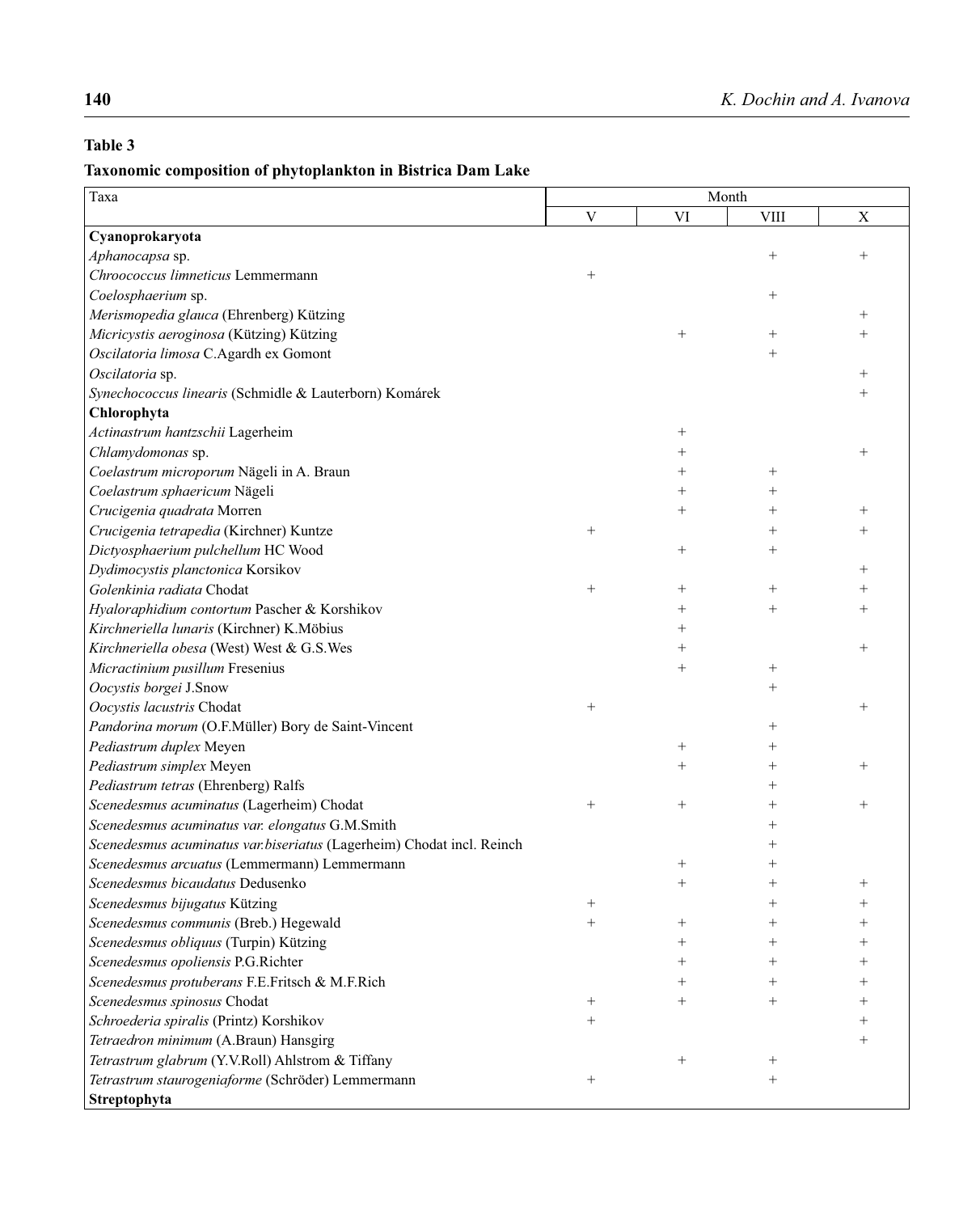| Taxa                                               | Month       |                 |                 |                    |
|----------------------------------------------------|-------------|-----------------|-----------------|--------------------|
|                                                    | $\mathbf V$ | VI              | <b>VIII</b>     | $\mathbf X$        |
| Closterium pronum Brébisson                        |             |                 |                 | $^{+}$             |
| Cosmarium spp.                                     |             |                 | $^{+}$          |                    |
| Euglenophyta                                       |             |                 |                 |                    |
| Euglena acus (O.F.Müller) Ehrenberg                |             |                 | $^{+}$          |                    |
| Euglena polymorpha P.A.Dangeard                    |             |                 | $^{+}$          | $^{+}$             |
| Euglena sp.                                        |             | $^{+}$          |                 |                    |
| Phacus longicauda (Ehrenberg) Dujardin             |             |                 |                 | $^{+}$             |
| Tetraedriella sp.                                  |             |                 | $^{+}$          |                    |
| Trachelomonas sp.                                  |             |                 | $^{+}$          | $^{+}$             |
| Pyrrhophyta                                        |             |                 |                 |                    |
| Ceratium hirundinella (O.F.Müller) Dujardin        | $^{+}$      | $^{+}$          | $^{+}$          |                    |
| Peridinium sp.                                     | $^{+}$      |                 | $^{+}$          |                    |
| Gymnodinium sp.                                    | $^{+}$      |                 |                 |                    |
| Ochrophyta                                         |             |                 |                 |                    |
| Synurophyceae                                      |             |                 |                 |                    |
| Dinobryon divergens O.E.Imhof                      |             |                 | $\! + \!\!\!\!$ | $^+$               |
| Mallomonas elongata Reverdin                       |             |                 | $^{+}$          | $^{+}$             |
| Mallomonas sp.                                     |             |                 | $^{+}$          |                    |
| Bacillariophyceae                                  |             |                 |                 |                    |
| Amphiphrora sp.                                    | $^{+}$      |                 |                 |                    |
| Anomoeoneis sphaerophora E.Pfitzer                 |             |                 | $^{+}$          | $^{+}$             |
| Asterionella formosa Hassall                       |             | $^{+}$          |                 |                    |
| Aulacoseira granulata (Ehrenberg) Simonsen         | $^{+}$      | $^{+}$          | $^{+}$          | $^{+}$             |
| Aulacoseira islandica O. Mull.                     |             | $^{+}$          |                 |                    |
| Caloneis amphisbaena (Bory de Saint Vincent) Cleve | $^{+}$      |                 |                 |                    |
| Cocconeis placentula Ehrenberg                     |             | $^{+}$          |                 | $\hspace{0.1mm} +$ |
| Cyclotella meneghiniana Kützing                    | $^{+}$      |                 | $^{+}$          | $^{+}$             |
| Cymbella sp.                                       |             | $^{+}$          |                 |                    |
| Cymbella cistula (Ehrenberg) O.Kirchner            |             |                 | $^{+}$          |                    |
| Cymbella cymbiformis C.Agardh                      |             | $^{+}$          |                 | $^{+}$             |
| Cymbella ventricosa (C.Agardh) C.Agardh            |             |                 | $^{+}$          |                    |
| Diatoma vulgare Bory                               | $^{+}$      |                 |                 |                    |
| Diploneis sp.                                      |             |                 | $^{+}$          |                    |
| Fragilaria capucina Desmazières                    |             | $\! + \!\!\!\!$ |                 |                    |
| Fragilaria consrtuens (Ehrenberg) Grunow           |             |                 |                 | $^{+}$             |
| Navicula sp.                                       |             | $\! + \!\!\!\!$ | $^{+}$          |                    |
| Stephanodiscus astraea (Ehrenberg) Grunow          |             |                 | $^{+}$          |                    |
| Stephanodiscus hantzschii Grunow                   | $^{+}$      | $^{+}$          | $^{+}$          | $^+$               |
| Synedra acus Kützing                               | $^{+}$      |                 | $^{+}$          |                    |
| Synedra ulna (Nitzsch.) Ehrenberg                  | $^{+}$      | $^{+}$          |                 | $^{+}$             |

follows: Cyanoprokaryota (1 or 5%), Chlorophyta (9 or 43%), Pyrrhophyta (3 or 14%) and Ochrophyta (8 or 38%) with class Bacillariophyceae included, (Table 3; Figure 3). Diatoms – *Synedra acus* Kützing*, Aulacoseira granulata* (Ehrenberg) Simonsen and *Stephanodiscus hantzschii* Grunow, green algae – *Scenedesmus communis* (Breb.) Hegewald and Pyrrhophyta

algae – *Peridinium* sp. и *Ceratium hirundinella* (O.F.Müller) Dujardin dominated at all studied stations (Figure 4).

Thirty five taxa of 5 phytoplankton groups were defined in June as follows: Cyanoprokaryota (1 or 3%), Chlorophyta (22 or 63%), Euglenophyta (1 or 3%), Pyrrhophyta (1 or 3%) and class Bacillariophyceae (10 taxa or 28%) (Table 3; Figure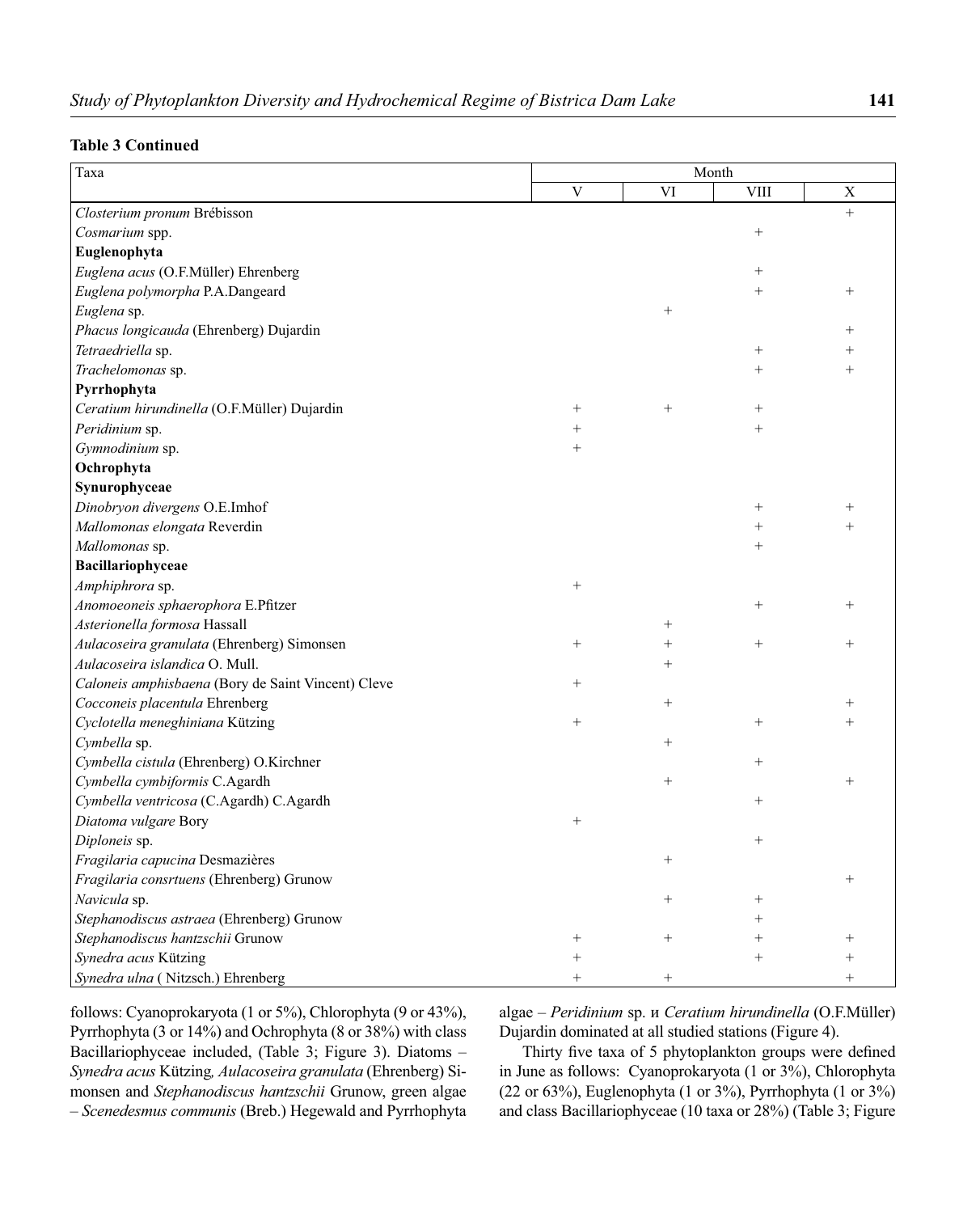





**Fig. 4. Dominant phytoplankton taxa in Bistrica Dam Lake (2012)**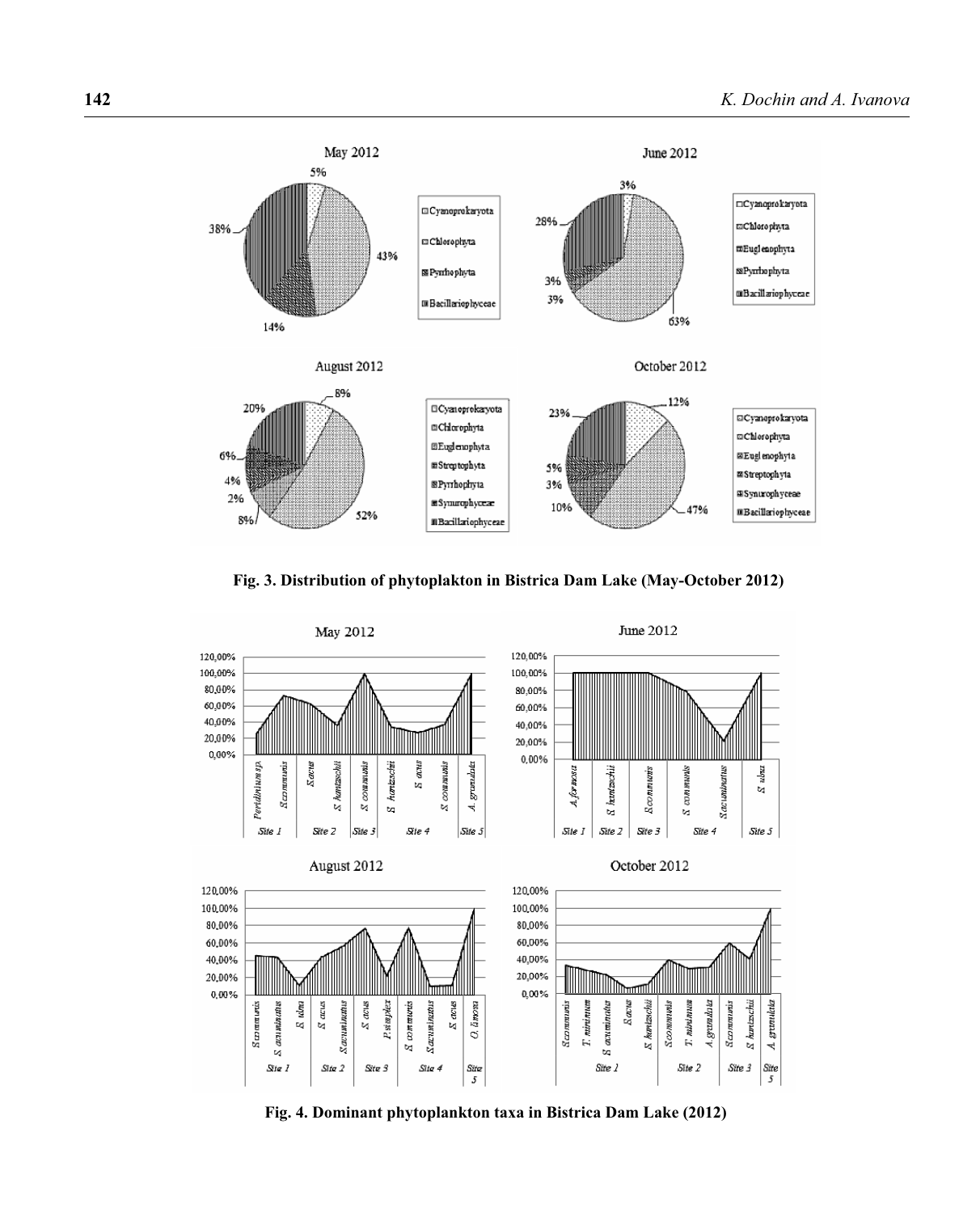3). Green algae – *Scenedesmus communis* (Breb.) Hegewald, *Scenedesmus acuminatus* (Lagerheim) Chodat and diatoms, *Asterionella formosa* Hassall, *Stephanodiscus hantzschii* Grunow *Synedra ulna* (Nitzsch) Ehrenberg dominated in June. Fifty taxa of six division of phytoplankton were identified in August as follows: Cyanoprokaryota (4 or 8%), Chlorophyta (26 or 52%), Euglenophyta (4 or 8%), Streptophyta (1 or 2.5%), Pyrrhophyta (2 or 4%), Ochrophyta (12) (Synurophyceae (2 or 5%) and Bacillariophyceae (10 or 20 %) (Table 3; Figure 3). For this period dominant part has green algae *Scenedesmus acuminatus* (Lagerheim) Chodat, *Scenedesmus communis* (Breb.) Hegewald, *Hyaloraphidium contortum* Pascher and Korshikov, as well as diatom *Synedra acus* Kützing. Sub-dominant for the same period was: *Synedra ulna* (Nitzsch) Ehrenberg (Bacillariophyceae), *Pediastrum simplex* Meyen (Chlorophyta) and *Oscillatoria limosa* C. Agardh ex Gomont of Cyanoprokaryota (Figure 4).

Forty taxa of five division of phytoplankton were identified in October 2012 as follows: Cyanoprokaryota (5 or  $12\%$ ), Chlorophyta (19 or 47%), Euglenophyta (4 or 10%), Streptophyta (1 or 2.5%), Ochrophyta (11) taxa, (Synurophyceae  $-2$  or 5% and Bacillariophyceae  $-9$  or 23%) (Table 3; Figure 3). Most numerous representatives were from Bacillariophyceae: *Aulacoseira granulata* (Ehrenberg) Simonsen, *Stephanodiscus hantzschii* Grunow, and Chlorophyta (*Tetraedron minimum* (A.Braun) Hansgirg and *Scenedesmus acuminatus* (Lagerheim) Chodat) were the sum-dominant (Figure 4).

### *Quantitative dynamics of the phytoplankton community (density and biomass)*

In May maximum levels of the phytoplankton size and biomass were recorded at station 4 (42.7  $\times$  10<sup>-6</sup> cells.l<sup>-1</sup>, 0.508 mg.<sup>1-1</sup>), and minimum – at station 5 ( $1.4 \times 10^{-6}$  cells.<sup>1-1</sup>,  $0.019$  mg.<sup>1-1</sup>, Table 4; Figure 5). Maximum levels of the same variables in June were recorded also at station 4 (34.04  $\times$  10<sup>-6</sup> cells.<sup> $1$ -1</sup>, 0.456 mg.<sup> $1$ -1</sup>), and minimum – at station 5 next to de karst spring (0.95  $\times$  10<sup>-6</sup> cells.<sup>1-1</sup>, 0.013 mg.<sup>1-1</sup>, Table 4; Figure 5). The levels of these parameters in August were again highest at station 4 and lowest at station 5 (39.5  $\times$  10<sup>-6</sup> cells.<sup>1-1</sup>, 0.501 mg.<sup>1-1</sup> and  $0.58 \times 10^{-6}$  cells.1<sup>-1</sup>, 0.005 mg.1<sup>-1</sup>, respectively, Table 4; Figure 5). Maximum levels of the phytoplankton density of Bistrica Dam-lake in October were at station 1 (69.5  $\times$  10<sup>-6</sup> cells.l<sup>-1</sup>, 0.787 mg.l<sup>-1</sup>) and minimum ones – at station 5 (0.97  $\times$  $10^{-6}$  cells.<sup>1-1</sup>, 0.011 mg.<sup>1-1</sup>) (Table 4; Figure 5).





#### **Table 4**

| Density (10 <sup>-6</sup> cells. l <sup>-1</sup> ) and biomass (mg. l <sup>-1</sup> ) of phytoplankton in Bistrica Dam Lake |  |  |  |
|-----------------------------------------------------------------------------------------------------------------------------|--|--|--|
|-----------------------------------------------------------------------------------------------------------------------------|--|--|--|

| $\text{Site } \mathbb{N}_2$ | Parameter | 21.V. | 26.VI. | 09.VIII. | 18.X. | Average for site |
|-----------------------------|-----------|-------|--------|----------|-------|------------------|
|                             | density   | 14.9  | 8.25   | 34.4     | 69.5  | 31.76            |
| Dam wall                    | biomass   | 0.193 | 0.321  | 0.342    | 0.787 | 0.41             |
| 2                           | density   | 18.55 | 1.63   | 28.4     | 40.89 | 22.37            |
| Cages                       | biomass   | 0.211 | 0.016  | 0.316    | 0.489 | 0.258            |
|                             | density   | 8.2   | 1.42   | 21       | 21.2  | 12.95            |
| Limnetic zone               | biomass   | 0.106 | 0.018  | 0.336    | 0.253 | 0.178            |
| $\overline{4}$              | density   | 42.7  | 34.04  | 39.5     |       | 38.75            |
| Tail of the dam             | biomass   | 0.508 | 0.456  | 0.501    |       | 0.488            |
|                             | density   | 1.4   | 0.95   | 0.58     | 0.97  | 0.97             |
| Karstic springs             | biomass   | 0.019 | 0.013  | 0.005    | 0.011 | 0.012            |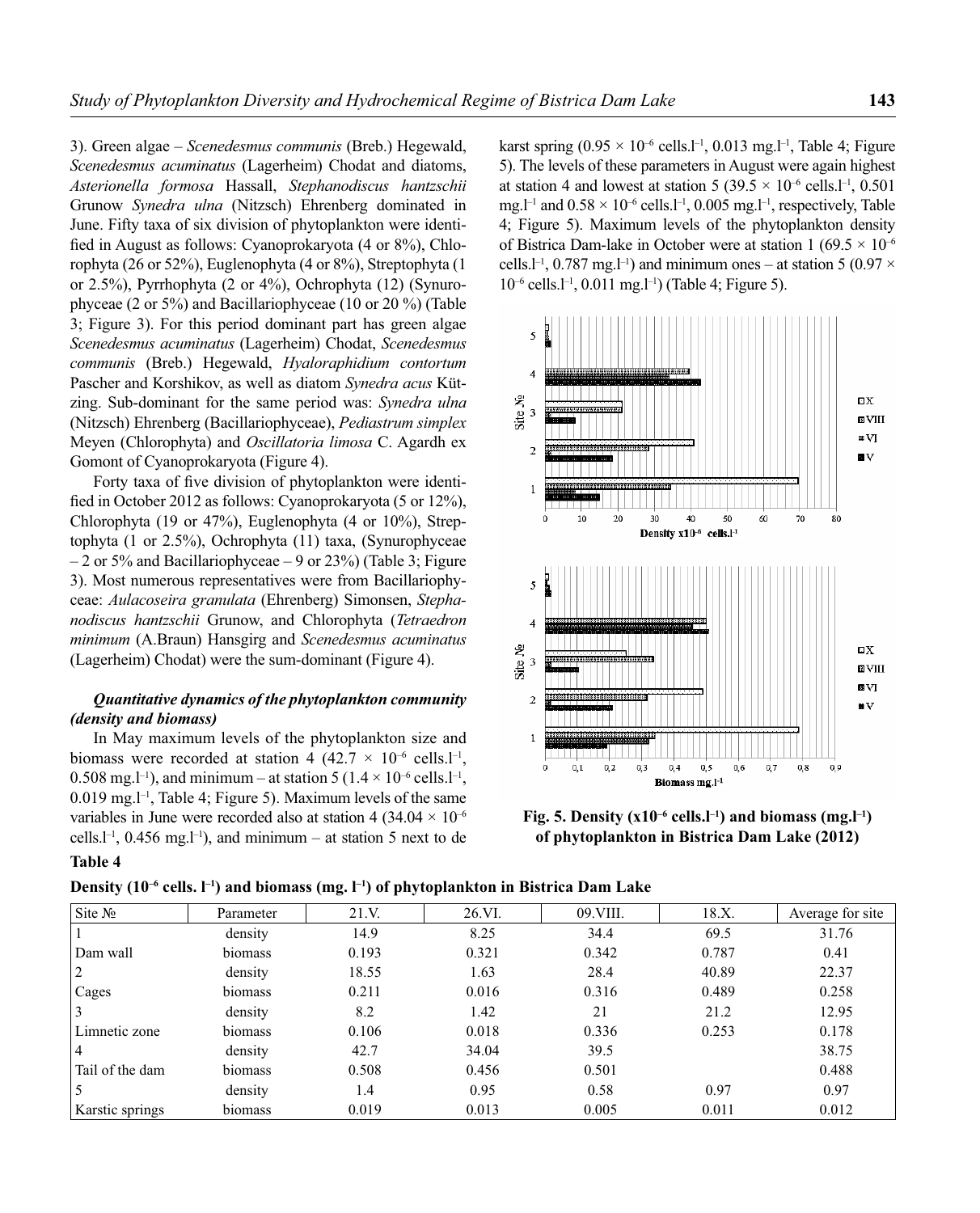Maximum average levels of the phytoplankton density and biomass were recorded at station 4 (density –  $38.75 \times 10^{-6}$ ) cells.<sup>1-1</sup> and biomass – 0.488 mg.<sup>1-1</sup>), and minimum average levels– at station 5 near the karst spring, respectively (density  $-0.97 \times 10^{-6}$  cells.<sup>1-1</sup> and biomass  $-0.012$  mg.<sup>1-1</sup> (Table 4). At stations 2, 3 and 4 located in the central part of the reservoir number and biomass levels ranged from  $1.42 \times 10^{-6}$ cells.<sup>1-1</sup> and 0.018 mg.<sup>1-1</sup> at station 3 in June to  $42.70 \times 10^{-6}$ cells.l–1, 0.508 mg.l–1 at station 4 in May (Table 4). Maximum absolute levels of the above mentioned parameters were recorded in October at station 1 near the reservoir wall (69.50  $\times$  10<sup>-6</sup> cells.<sup>1-1</sup> and 0.787 mg.<sup>1-1</sup>, respectively) (Table 4, Figure 5). Minimum absolute levels of number and biomass of the phytoplankton were recorded at station 5 near the karst spring in August ( $0.58 \times 10^{-6}$  cells.<sup>1-1</sup> and 0.005 mg.<sup>1-1</sup>) (Table 4, Figure 5). Trophic status of the Bistrica Dam Lake was determined for the studied period according to average levels of the phytoplankton number and biomass. Average level of the biomass for the studied period was 0.333 mg.l<sup>-1</sup>, which is an indicator for oligotrophic status of the reservoir (Uzunov and Kovachev, 2002).

### **Discussion**

Seasonal variation of phytoplankton density and diversity are caused by water chemical and physical variables of each reservoir (Kozak, 2005). High density of the phytoplankton is a result from the high concentration of nitrogen and phosphorus, but in many cases they are not the limiting factor for the phytoplankton development (Kozak et al., 2014). Trophic status of the reservoir is the major factor that affects the abundance of the phytoplankton (Kozak et al., 2014). Physic-chemical parameters of the water are important factors for the development of the phytoplankton communities (Tavernini et al., 2009). Water temperature for instance and dissolved oxygen concentration are important factors that characterized the reservoirs, as the first affects much more certain water parameters (Sipkoska-Gastarova et al., 2008). Thermal stratification observed in the dams, which results from the temperature dependence of water density has a direct impact on the levels of dissolved oxygen in the water layers (Sipkoska-Gastarova et al., 2010). In the present study established seasonal average values of the main hydrochemical variables of the water in the Bistrica dam-lake were within the optimal.Water temperature varied from 20.4*°*С to 25.1*°*С, pH were within 7.98–8.46 units, and the level of dissolved oxygen were among 8.3 mg. $l^{-1}$  – 13.7 mg. $l^{-1}$ . Total nitrogen amount varied from  $3.06$  mg.<sup>1-1</sup> to  $3.22$  mg.<sup>1-1</sup>, and phosphate levels were within 0.08 mg.<sup>1-1</sup> and 1.02 mg.<sup>1-1</sup>.

Like other publications concerning the study of the phytoplankton in Bulgaria in a number of dams among which are Iskar, Pchelina, Yasna polyana, Kardzali, Trakiec and Vacha (Kalchev et al., 2005; Beshkova and Saiz, 2006; Belkinova et al., 2007; Teneva et al., 2009; Teneva et al., 2010) green algae, followed by diatoms are the most species-rich and dominate the taxonomic structure of phytoplankton communities. In the present study the dynamics of changes and seasonal succession of the phytoplankton community of the Bistrica Dam Lake followed the development model of small and medium-sized dams and reservoirs, which is dominated by diatoms (Bacillariophyceae) in the spring when the waters are cool and richer in nutrients. Dominant species were *Synedra acus* Kützing*, Aulacoseira granulata* (Ehrenberg) Simonsen and *Stephanodiscus hantzschii* Grunow. In warmer waters during the summer they were substituted from the green algae (Chlorophyta). The most abundant species were *Scenedesmus acuminatus* (Lagerheim) Chodat, *Scenedesmus communis* (Breb.) Hegewald and *Hyaloraphidium contortum* Pascher & Korshikov, while sub-dominant were diatoms *Asterionella formosa* Hassall, *Stephanodiscus hantzschii* Grunow and *Synedra ulna* (Nitzsch) Ehrenberg. The two species *Stephanodiscus hantzschii* Grunow and *Aulacoseira granulata* (Ehrenberg) Simonsen increase their number again in the autumn. Analogous data was reported for other Bulgarian dams as well. According to (Saiz**,**  1977; Beshkova, 1996) the intensity of diatoms (Bacillariophyceae) development has decreases in the summer months when water temperature has increased, while decreasing of water temperature during the cooler season increased the number of the diatoms in Batak and Pchelina dams. Maximum absolute values of the phytoplankton density and biomass of the Bisatrica Dam Lake for the studied period were recorded at station 1 in October (69.5  $\times$  10<sup>-6</sup> cells.<sup>1-1</sup>, 0.787 mg.<sup>1-1</sup>), while minimum ones were recorded at station 5 in August 2012 (0.58  $\times$  10<sup>-6</sup> cells.<sup>1-1</sup> and  $0.005$  mg.<sup>1-1</sup>). Maximum average levels for the above mentioned factors were recorded at station 4 (35.75  $\times$  10<sup>-6</sup> cells. $l^{-1}$ , 0.488 mg. $l^{-1}$ ) at the dam tailing while minimum – at station 5 (0.97  $\times$  10<sup>-6</sup> cells.<sup>1-1</sup>, 0.012 mg.<sup>1-1</sup>) at the karst spring that feed the reservoir. There were not determined significant differences in the taxonomic structure of the phytoplankton between the stations observed. At station 5 localized in the karst spring quantitative indicators in the dynamics of the phytoplankton were more than 20 times lower as compared to stations located in the dam area. In comparison with the clear trend of increase of the phytoplankton total number in the direction from the wall to the tail of the dam showed in the research of (Beshkova,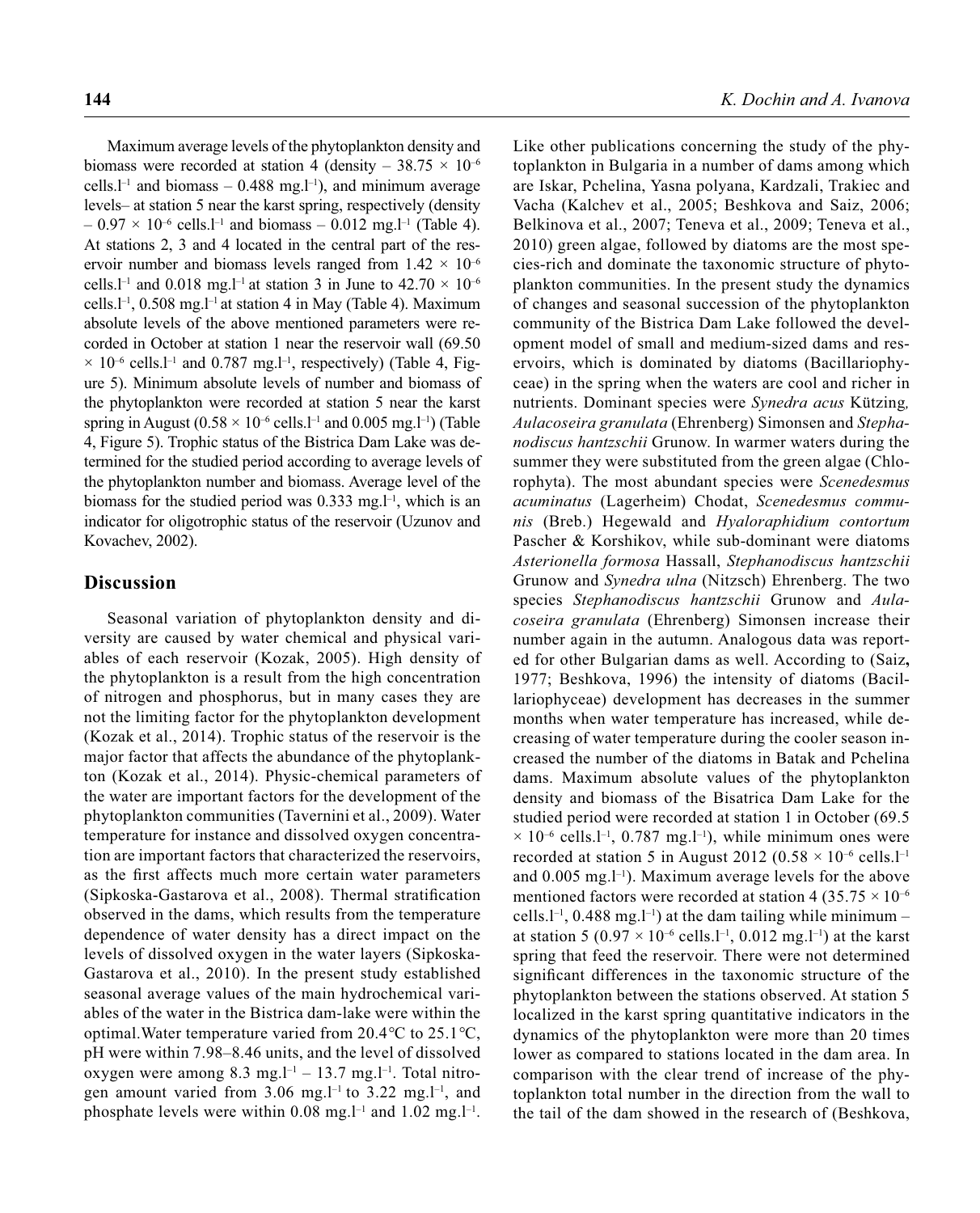1996; Traykov, 2005; Tzanev and Belkinova, 2008) for other dams in Bulgaria, in our study, the number of phytoplankton decreases in the direction from the wall of the dam to the karst springs, with the exception of station 4. The probable reason for this is the presence of cages for breeding fish near the dam wall, the exploitation of which usually leads to higher levels of nutrient and hence an increase in phytoplankton density. According to the results from the research made by Kalchev et al. (2005) on two large reservoirs Iskar Dam Lake is eutrophic according to the phytoplankton biomass and Pchelina Dam Lake is classified as eutrophic and hipereutrophic according to the same indicator. The present study established that average phytoplankton biomass was  $0.333$  mg.<sup>1-1</sup>, which is an indication of oligotrophic condition of the dam. That statement differs from the data from some large dams in the country reported by (Beshkova and Saiz, 2006; Belkinova et al., 2007) like Yasna Polyana dam, whose trophic status was determined as oligo-mesotrophic by (Beshkova and Saiz, 2006) and Kardzhali Dam, where the average biomass is  $1.62 \text{ mg}$ .<sup>1-1</sup>, which classifies the dam as oligo mesotrophic on this parameter (Belkinova et al., 2007).

### **Conclusions**

In the course of the study of phytoplankton diversity of the Bistrica Dam Lake 77 taxa of planktonic algae in 6 divisions were identified: Cyanoprokaryota (8), Chlorophyta (34), Euglenophyta (6), Streptophyta (2), Pyrrhophyta (3), Ochrophyta (24) including class Synurophyceae (3) and class Bacillariophyceae (21) taxa. The highest percentage in species diversity had green algae Chlorophyta (44.15%), diatoms Bacillariophyceae (27.27%), and the representatives of Cyanoprokaryota (10.38%) had secondary importance as their number was insignificant. Dominant and subdominat species and seasonal dynamics of the phytoplankton community of Bystrica Dam Lake have been identified. There were no significant differences in the taxonomic structure of the phytoplankton within the observed stations, except for station 5 located at the karst spring where quantitative indicators in the dynamics of phytoplankton are logically more than 20 times lower than the ones recorded at the stations located in the dam aquatic area. Trophic status of the Bistrica Dam Lake was defined based on the average levels of phytoplankton biomass. Average biomass of the phytoplankton throughout the period of the study was  $(0.333 \text{ mg.}1^{-1})$ , which is an indication of oligotrophic nature of the Bistrica Dam Lake (Kovachev and Uzunov, 2002). The research presented

can serve as a basis for further in-depth studies of phytoplankton communities as well as the abiotic environmental factors that affect the dynamics of their development.

### **References**

- **Ariyadej, C., P. Tansakul and R. Tansakul,** 2008. Variation of phytoplankton biomass as Chlorophyll a in Banglang Reservoir, Yala Province. *Songklanakarin J. Sci. Technol*.
- **Belkinova, D. R. Mladenov, I. D. Dyulgerova, S. Cheshmedjiev and I. Angelova**, 2007. Phytoplankton Research In Karjali Reservoir. *Phytologia Balcanica*, **13** (1): 47–52.
- **Bellinger, E. G. and D. C. Sigee**, 2010. Freshwater algae. Identification and use as bioindicators. Manchester University, UK. *John Wiley & Sons, Ltd,* Publication, pp. 271.
- **Beshkova, M and D. Saiz.** 2006. Phytoplankton of the Yasna Polyana Reservoir (Southeast Bulgaria). *Phytologia Balcanica*, **12** (1): 37–46.
- **Brettum, P. and T. Andersen.** 2005. The use of phytoplankton as indicators of water quality. Norwegian Institute for Water Research, Report № O-20032, pp. 34.
- Cox, J. E., 1996. Identification of freshwater diatoms from live material. *Chapman and Hall,* London, pp. 158.
- **Deisinger, G. V.,** 1984. Guidelines for the determination of planktonic algae of the Karntner lakes and their biomass. Karntner Institute for Lake Research, pp. 76.
- **Fedorov, V. D.,** 1979. On the methods of study of phytoplankton and its activity. *Publishing Institute in Moscow*, **30** (2): 159–166 (Ru).
- **Kalchev, R., V. Tsavkova and S. Stoyanova,** 2005. Small-scale distribution, accuracy determination and comparability of abundance and diversity of phytoplankton in two Bulgarian reservoirs. *Phytologia Balcanica*, **11** (1): 25–32.
- **Kozak, A.,** 2005. Seasonal changes occurring over four years in a reservoirs phytoplankton composition. *Polish Journal of Environmental Studies*, **14** (4): 451–465.
- **Kozak, A., K. Kowalczewska-Madura, R. Goldyn, R. and A. Czart,** 2014. Phytoplankton composition and physicochemical properties in Lake Swarzedzkie (Midwestern Poland) during restoration: Preliminary results. *Arch. Pol. Fish*., **22**: 17–28.
- **Laugaste, R.,** 1974. Dimensions and weight of the most common algae in lakes Peipsi and Virtsyarv. *Hydrobiological Studies*, **VI:** 7–23 (Ru).
- **Marchetto, A., B. M. Padedda., M. A. Mariani., A. Luglie and N. Sechi,** 2009. A numerical index for evaluating phytoplankton response to changes in nutrient levels in deep mediterranean reservoirs. *J. Limnol*., **68** (1): 106–121.
- Margaritora, F. G., B. Fumanti, S. Alfinito, G. Tartari, V. **Vagaggini, M. Seminara, P. Cavacini, E. Vuillermoz and M. Rosati.** 2005. Trophic condition of the volcanic Lake Nemi (Central Italy): environmental factors and planktonic communities in a changing environment. *J. Limnol*., **64** (2): 119–128.
- **Mischke, U., Riedmuller U., Hoehn E., Schonfelder I. and B. Nixdorf,** 2008. Description of the German system for